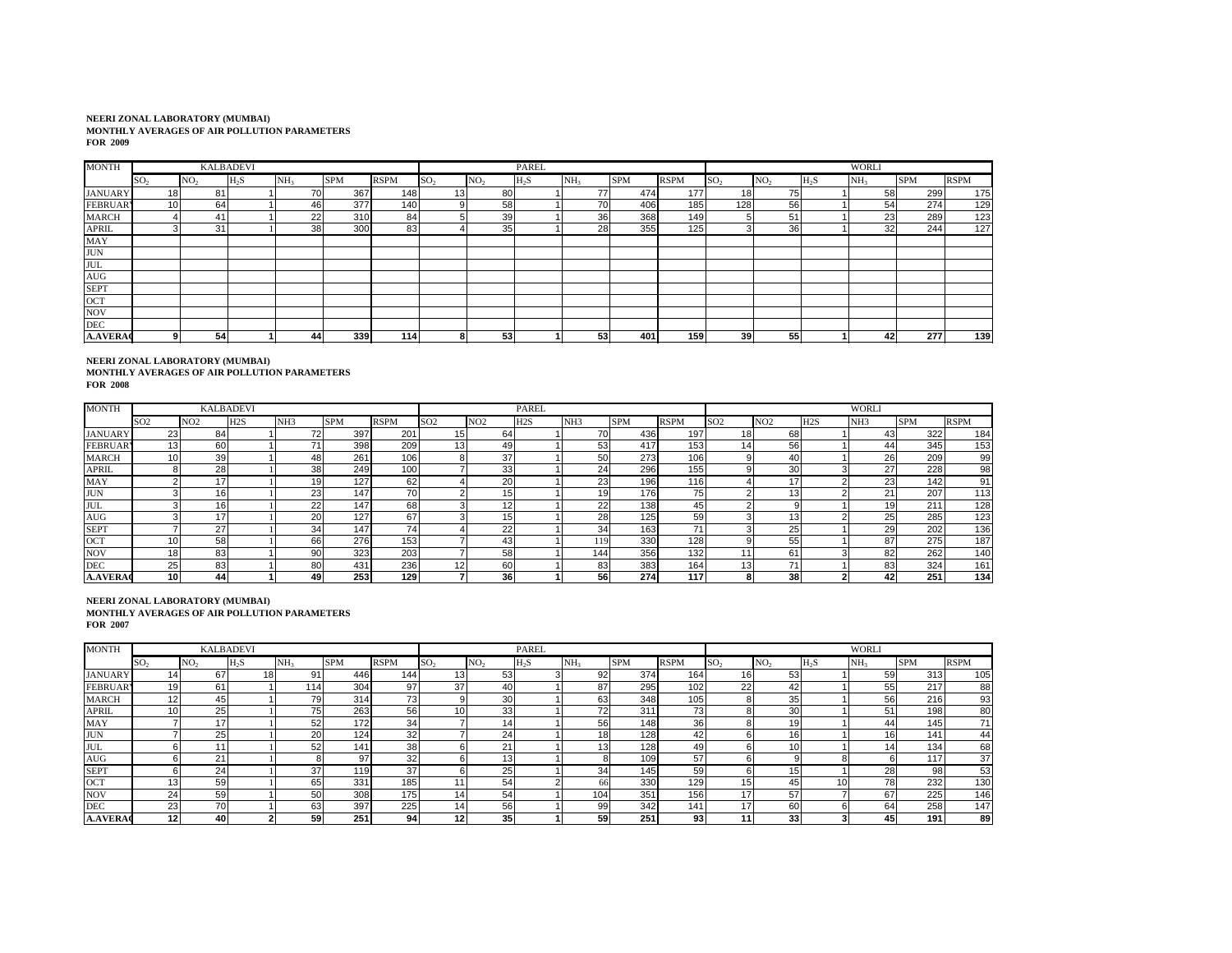| <b>FOR 2006</b> |                 |                  |                  |                 |            |             |                 |                 |        |                 |            |             |                 |                 | (All values in $Ug/m^3$ ) |                 |            |             |
|-----------------|-----------------|------------------|------------------|-----------------|------------|-------------|-----------------|-----------------|--------|-----------------|------------|-------------|-----------------|-----------------|---------------------------|-----------------|------------|-------------|
| <b>MONTH</b>    |                 |                  | <b>KALBADEVI</b> |                 |            |             |                 |                 | PAREL  |                 |            |             |                 |                 |                           | <b>WORLI</b>    |            |             |
|                 | SO <sub>2</sub> | NO <sub>2</sub>  | $H_2S$           | NH <sub>3</sub> | <b>SPM</b> | <b>RSPM</b> | SO <sub>2</sub> | NO <sub>2</sub> | $H_2S$ | NH <sub>3</sub> | <b>SPM</b> | <b>RSPM</b> | SO <sub>2</sub> | NO <sub>2</sub> | $H_2S$                    | NH <sub>3</sub> | <b>SPM</b> | <b>RSPM</b> |
| <b>JANUARY</b>  |                 | 38               |                  | 62              | 332        | 115         |                 | 41              |        | 67              | 390        | 162         | 12              | 35              |                           | 46              | 332        | 139         |
| <b>FEBRUARY</b> |                 | 35               |                  | 80              | 367        | 130         |                 | 52              |        | 44              | 332        | 160         | 11              | 39              |                           | 39              | 300        | 121         |
| <b>MARCH</b>    |                 | 26               |                  | 42              | 293        | 67          | h               | 22              |        | 36 <sup>1</sup> | 186        | 83          |                 | 24              |                           | 31              | 237        | 70          |
| <b>APRIL</b>    |                 | 17               |                  | 37              | 417        | 52          |                 | 20              |        | 45              | 168        | 77          | 6               | 21              |                           | 41              | 211        | 62          |
| MAY             |                 | 23               |                  | 61              | 186        | 40          | h               | 22              |        | 42              | 157        | 36          | 6               | 15 <sub>1</sub> |                           | 50              | 167        | 32          |
| <b>JUN</b>      |                 | 21               |                  | 81              | 147        | 67          | 6               | 18 <sub>1</sub> |        | 189             | 114        | 36          |                 | 17              |                           | 46              | 134        | 41          |
| <b>JULY</b>     |                 | 14 <sub>1</sub>  |                  | 47              | 120        | 26          | 6               | 15              |        | 50              | 136        | 35          | 6               | 10              |                           | 30              | 200        | 29          |
| AUG             |                 | 14               |                  | 47              | 120        | 26          |                 | 15 <sub>1</sub> |        | 50              | 136        | 35          | 6               | 10              |                           | 30              | 200        | 29          |
| <b>SEPT</b>     |                 | 27               |                  | 78              | 199        | 88          | h               | 24              |        | 42              | 155        | 74          | 6               | 27              |                           | 63              | 134        | 56          |
| OCT             |                 | 33               |                  | 94              | 237        | 134         |                 | 24              |        | 67              | 260        | 114         | 10              | 20 <sub>l</sub> |                           | 57              | 1781       | 92          |
| <b>NOV</b>      | 15              | 103 <sub>1</sub> |                  | 115             | 285        | 107         | 10              | 37              |        | 105             | 357        | 142         | 22              | 40              |                           | 168             | 237        | 108         |
| <b>DEC</b>      | 21              | 43               |                  | 91              | 390        | 136         | 33              | 52              |        | 112             | 386        | 143         | 27              | 47              | 6                         | 101             | 279        | 112         |
| <b>A.AVERAC</b> | 10 <sup>1</sup> | 33               |                  | 701             | 258        | 82          | 10              | 29              |        | 71              | 231        | 91          | 11              | 25              |                           | 59              | 217        | 74          |

**NEERI ZONAL LABORATORY (MUMBAI) MONTHLY AVERAGES OF AIR POLLUTION PARAMETERS** 

| <b>FOR 2005</b> |                 |                 |                  |                 |            |                 |                 |                 |              |                 |            |             |                 |                 | (All values in $Ug/m^3$ ) |                 |            |                 |
|-----------------|-----------------|-----------------|------------------|-----------------|------------|-----------------|-----------------|-----------------|--------------|-----------------|------------|-------------|-----------------|-----------------|---------------------------|-----------------|------------|-----------------|
| <b>MONTH</b>    |                 |                 | <b>KALBADEVI</b> |                 |            |                 |                 |                 | <b>PAREL</b> |                 |            |             |                 |                 |                           | <b>WORLI</b>    |            |                 |
|                 | SO <sub>2</sub> | NO <sub>2</sub> | $H_2S$           | NH <sub>3</sub> | <b>SPM</b> | <b>RSPM</b>     | SO <sub>2</sub> | NO <sub>2</sub> | $H_2S$       | NH <sub>3</sub> | <b>SPM</b> | <b>RSPM</b> | SO <sub>2</sub> | NO <sub>2</sub> | $H_2S$                    | NH <sub>3</sub> | <b>SPM</b> | <b>RSPM</b>     |
| <b>JANUARY</b>  | h               | 22              |                  | 53              | 347        | 108             |                 | 24              |              | 45              | 218        | 123         | 8               | 28              |                           | 40              | 327        | 123             |
| <b>FEBRUAR</b>  |                 | 22              |                  | 37              | 289        | 85              |                 | 19              |              | 47              | 152        | 95          | 6               | 20              |                           | 10              | 254        | 88              |
| <b>MARCH</b>    | h               | <b>20</b>       |                  | 66              | 267        | 60              | 6               |                 |              | 43              | 158        | 62          | 6               | 16              |                           | 25              | 256        | 67              |
| <b>APRIL</b>    | к               | 14              |                  | 66              | 195        | 48              | 6               | 13              |              | 41              | 268        | 66          | 6               | 15              |                           | 41              | 276        | 76              |
| MAY             | 'n              | 10              |                  | 45              | 148        | 30 <sup>°</sup> | 6               | 10              |              | <b>26</b>       | 209        | 50          | 6               | 9               |                           | 18              | 184        | 46              |
| <b>JUN</b>      |                 | 14              |                  | 51              | 150        | 22              | 6               | 13              |              | 32              | 159        | 27          | 6               |                 |                           | 25              | 226        | 36              |
| <b>JUL</b>      |                 | 17              |                  | 53              | 127        | 22              |                 |                 |              | 45              | 151        | 40          |                 | 12              |                           | 27              | 205        | 30 <sub>l</sub> |
| AUG             | п               | 12              |                  |                 | 123        | 24              | 6               |                 |              |                 | 158        | 49          |                 | 9               |                           |                 | 144        | 20              |
| <b>SEPT</b>     | ĥ               |                 |                  |                 | 138        | 34              | 6               | 12              |              |                 | 135        | 41          | 6               | 12              |                           |                 | 153        | 38              |
| OCT             | 20              | 89              |                  | 59              | 268        | 93              | 10 <sub>1</sub> | 30              |              | 112             | 256        | 132         | 8               | 27              |                           | 12 <sub>1</sub> | 235        | 112             |
| <b>NOV</b>      | 13 <sub>1</sub> | 40              |                  | 62              | 272        | 116             | 8               | 55              |              | 48              | 224        | 150         | 11              | 34              |                           | 41              | 311        | 151             |
| <b>DEC</b>      | 16 <sub>1</sub> | 59              |                  | 83              | 337        | 155             | 13              | 47              |              | 85              | 336        | 174         | 10              | 36              |                           | 70              | 343        | 160             |
| <b>A.AVERAC</b> | 9               | 27              |                  | 49              | 222        | 66              |                 | 21              |              | 45              | 202        | 84          |                 | 19              |                           | 27              | 243        | 79              |

## **NEERI ZONAL LABORATORY (MUMBAI)**

**MONTHLY AVERAGES OF AIR POLLUTION PARAMETERS** 

| <b>FOR 2004</b> |                 |                 |                  |                 |            |                 |                 |                 |        |                 |                  |                  |                 |                 | (All values in $Ug/m^3$ ) |                 |            |             |
|-----------------|-----------------|-----------------|------------------|-----------------|------------|-----------------|-----------------|-----------------|--------|-----------------|------------------|------------------|-----------------|-----------------|---------------------------|-----------------|------------|-------------|
| <b>MONTH</b>    |                 |                 | <b>KALBADEVI</b> |                 |            |                 |                 |                 | PAREL  |                 |                  |                  |                 |                 |                           | <b>WORLI</b>    |            |             |
|                 | SO <sub>2</sub> | NO <sub>2</sub> | $H_2S$           | NH <sub>3</sub> | <b>SPM</b> | <b>RSPM</b>     | SO <sub>2</sub> | NO <sub>2</sub> | $H_2S$ | NH <sub>3</sub> | <b>SPM</b>       | <b>RSPM</b>      | SO <sub>2</sub> | NO <sub>2</sub> | $H_2S$                    | NH <sub>3</sub> | <b>SPM</b> | <b>RSPM</b> |
| <b>JANUARY</b>  |                 | 30              |                  | 55              | 401        | 147             | 8               | 38              |        | 20              | 344              | 119              | 17              | 37              |                           | 23              | 299        | 117         |
| <b>FEBRUARY</b> |                 | 24              |                  | 58              | 370        | 106             | 6               | 25              |        | 41              | 302              | 103 <sub>1</sub> |                 | 29              |                           | 42              | 267        | 102         |
| <b>MARCH</b>    |                 | 18 <sub>1</sub> |                  | 47              | 313        | 82              | 9               | 23              |        | $\overline{z}$  | 337              | 92               |                 | 19              |                           | 53              | 255        | 95          |
| <b>APRIL</b>    |                 | 14              |                  | 26              | 264        | 45              |                 |                 |        | 32              | 211              | 40               |                 | 12              |                           | 33              | 207        | 64          |
| <b>MAY</b>      |                 |                 |                  | 53              | 275        | 56              | 6               | 10              |        | 27              | 213              | 46               |                 | a               |                           | 40              | 339        | 80          |
| <b>JUN</b>      |                 | 19              |                  | 49              | 181        | 34              | 6               | 10              |        | 47              | 158              | 33               |                 |                 |                           | 26              | 216        | 41          |
| <b>JUL</b>      |                 | 13 <sub>1</sub> |                  | 28              | 126        | 29              | 6.              |                 |        | 20              | 131              | 31               |                 |                 |                           | 17              | 155        | 40          |
| AUG             |                 |                 |                  | 27              | 129        | 30 <sup>1</sup> | 6               | 10              |        | 151             | 116 <sub>1</sub> | 33               |                 | n               |                           | 13              | 147        | 39          |
| <b>SEPT</b>     |                 | 21              |                  | 33 <sup>1</sup> | 114.       | 35              | 6               |                 |        | 50              | 134              | 45               |                 | 12              |                           | 21              | 161        | 47          |
| OCT             |                 | 26              |                  | 47              | 256        | 72              | 6.              | 25              |        | 43              | 292              | 86               |                 | 14.             |                           | 32              | 256        | 97          |
| <b>NOV</b>      |                 | 24              |                  | 47              | 303        | 110             | 6               | 17              |        | 170             | 264              | 116              | 10              | 19              |                           | 74              | 280        | 112         |
| <b>DEC</b>      |                 | 27              |                  | 55              | 331        | 99              |                 | 24              |        | 88              | 243              | 1351             |                 | 21              |                           | 46              | 336        | 115         |
| <b>A.AVERAC</b> | 6.58            | 19.67           | 1.25             | 43.75           | 255.25     | 70.42           | 6.58            | 18.33           | 1.08   | 52.00           | 228.75           | 73.25            | 8.17            | 15.92           | 1.50                      | 35.00           | 243.17     | 79.08       |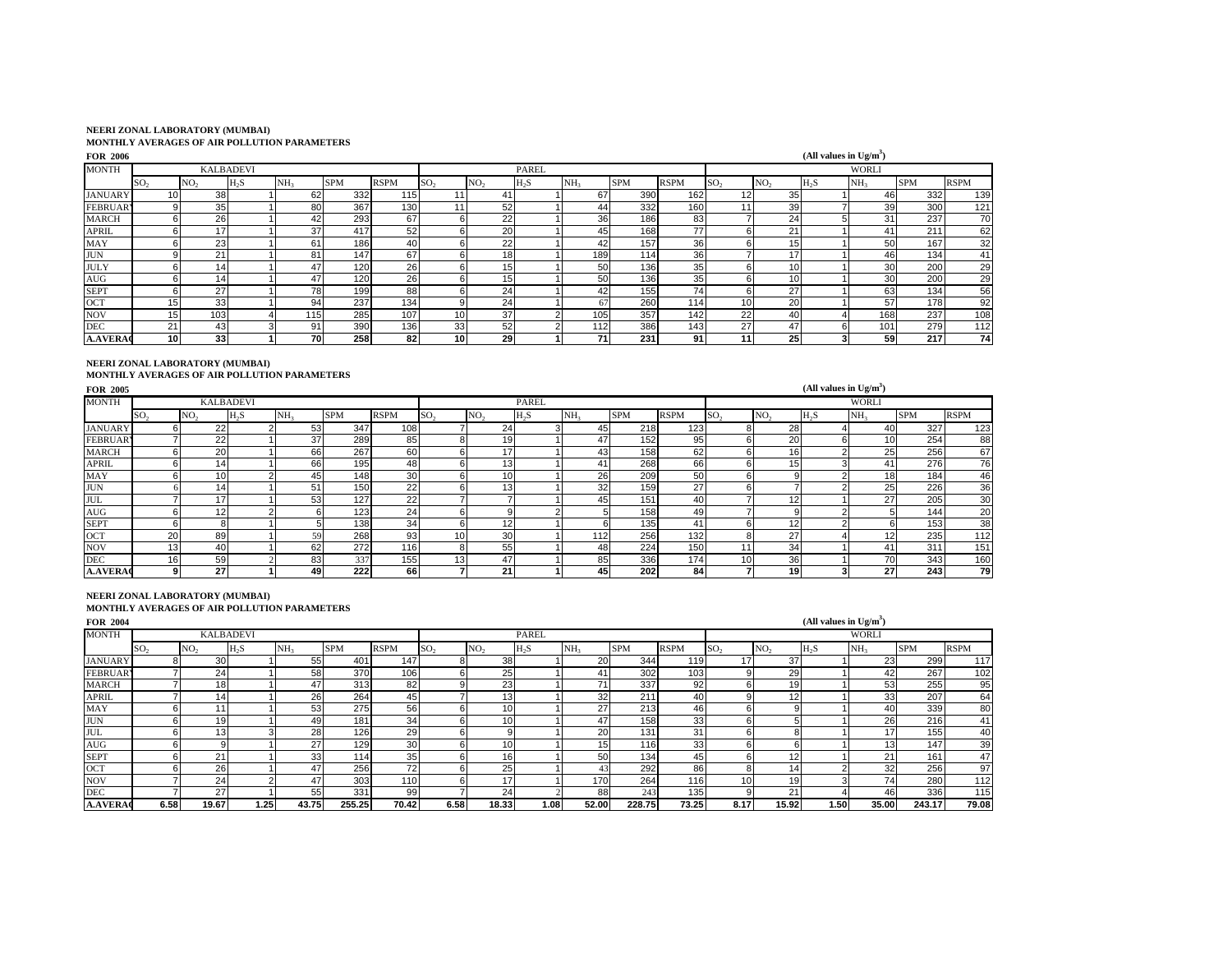| <b>FOR 2003</b> |                 |                 |                  |                 |            |             |                 |                 |              |                 |            |             |                 |                 | (All values in $Ug/m^3$ ) |                 |            |             |
|-----------------|-----------------|-----------------|------------------|-----------------|------------|-------------|-----------------|-----------------|--------------|-----------------|------------|-------------|-----------------|-----------------|---------------------------|-----------------|------------|-------------|
| <b>MONTH</b>    |                 |                 | <b>KALBADEVI</b> |                 |            |             |                 |                 | <b>PAREL</b> |                 |            |             |                 |                 |                           | <b>WORLI</b>    |            |             |
|                 | SO <sub>2</sub> | NO <sub>2</sub> | $H_2S$           | NH <sub>3</sub> | <b>SPM</b> | <b>RSPM</b> | SO <sub>2</sub> | NO <sub>2</sub> | $H_2S$       | NH <sub>3</sub> | <b>SPM</b> | <b>RSPM</b> | SO <sub>2</sub> | NO <sub>2</sub> | $H_2S$                    | NH <sub>3</sub> | <b>SPM</b> | <b>RSPM</b> |
| <b>JANUARY</b>  | 13 <sub>1</sub> | 30              |                  | 35              | 254        | 132         | 13              | 29              |              | 43              | 237        | 120         |                 | 29              |                           | 32              | 321        | 113         |
| <b>FEBRUARY</b> | 61              | 24.9            |                  | 24.6            | 260.1      | 94          |                 | 28              |              | 20.5            | 255.8      | 134.9       | 15.1            | 32.1            |                           | 31              | 283.6      | 84.5        |
| <b>MARCH</b>    | 6.3             | 27.8            |                  | 17.5            | 353.5      | 98.9        | 6               | 22.5            |              | 20.4            | 375.6      | 87.9        | 6.1             | 27.9            |                           | 21.1            | 386.4      | 87.25       |
| <b>APRIL</b>    |                 | 17              |                  | 16 <sub>1</sub> | 187        | 44          |                 | 16              |              | 22              | 274        |             |                 | 27 <sub>l</sub> |                           | 26              | 242        | 35          |
| MAY             |                 | 13 <sub>1</sub> |                  | 23              | 121        | 30          |                 | 1 <sup>2</sup>  |              | 19              | 162        | 40          |                 | 18              |                           | 21              | 152        | 31          |
| <b>JUN</b>      | n.              | 14 <sub>1</sub> |                  | 35              | 90         | 27          |                 |                 |              | 16 <sub>1</sub> | 137        | 25          | 6.13            | 11              |                           | 23              | 103        | 20          |
| <b>JUL</b>      |                 | 14              |                  | 26              | 93         | 23          |                 |                 |              | 18              | 19         | 20          | 6.27            | 12              |                           | 25              | 83         | 24          |
| AUG             |                 | 12 <sub>1</sub> |                  | 17              | 102        | 23          |                 |                 |              |                 | 91         | 22          | 6.09            | 11              |                           | 16              | 71         | 26          |
| <b>SEPT</b>     |                 | 15 <sub>1</sub> |                  | 28              | 117        | 32          |                 |                 |              | 20              | 110        | 28          |                 | 13 <sup>l</sup> |                           | 28              | 74         | 31          |
| OCT             |                 | 27              |                  |                 | 229        | 109         |                 | 23              |              | 27              | 229        | 108         |                 | 24              |                           | 34              | 283        | 83          |
| <b>NOV</b>      |                 | 33              |                  | 43              | 295        | 139         |                 | 23              |              | 31              | 354        | 112         |                 | 31              |                           | 31              | 297        | 99          |
| DEC             |                 | 39              |                  | 61              | 468        | 160         | 18 <sup>1</sup> | 41              |              | 60              | 340        | 131         | 24              | 44              |                           | 35              | 426        | 137         |
| <b>A.AVERAC</b> | 81              | 221             |                  | 34              | 214        | 76          | 8               | 19              |              | 25              | 215        | 69          | 8               | 23 <sub>1</sub> |                           | 27              | 227        | 64          |

### **NEERI ZONAL LABORATORY (MUMBAI)**

#### **MONTHLY AVERAGES OF AIR POLLUTION PARAMETERS**

| <b>FOR 2002</b> |                 |                 |                  |                 |            |             |                 |                 |              |                 |            |                  |                 |                 | (All values in $Ug/m^3$ ) |                 |            |             |
|-----------------|-----------------|-----------------|------------------|-----------------|------------|-------------|-----------------|-----------------|--------------|-----------------|------------|------------------|-----------------|-----------------|---------------------------|-----------------|------------|-------------|
| <b>MONTH</b>    |                 |                 | <b>KALBADEVI</b> |                 |            |             |                 |                 | <b>PAREL</b> |                 |            |                  |                 |                 |                           | <b>WORLI</b>    |            |             |
|                 | SO <sub>2</sub> | NO <sub>2</sub> | $H_2S$           | NH <sub>2</sub> | <b>SPM</b> | <b>RSPM</b> | SO <sub>2</sub> | NO <sub>2</sub> | $H_2S$       | NH <sub>3</sub> | <b>SPM</b> | <b>RSPM</b>      | SO <sub>2</sub> | NO <sub>2</sub> | $H_2S$                    | NH <sub>2</sub> | <b>SPM</b> | <b>RSPM</b> |
| <b>JANUARY</b>  | 16              | 22              |                  |                 | 319        | 97          | 14              | 26              |              |                 | 22         | 135 <sub>1</sub> | 29              | 26              |                           |                 | 311        | 102         |
| <b>FEBRUAR</b>  | 13 <sup>1</sup> | 24              |                  |                 | 368        | 108         | 12              | 24              |              |                 | 353.13     | 136.38           | 7.63            | 26.43           |                           |                 | 281.5      | 108         |
| <b>MARCH</b>    | 8               | 15              |                  |                 | 232        | 72          |                 | 14              |              |                 | 236        | 84               |                 | 19              |                           |                 | 257        | 64          |
| APRIL           | 6               | 12              |                  |                 | 144        | 48          |                 | 14.5            |              |                 | 231        | 50               |                 | 10 <sup>1</sup> |                           |                 | 238        | 41          |
| MAY             |                 |                 |                  |                 | 165        | 33          | 75              | 8.1             |              |                 | 134.3      | 25.5             | 6.75            | 10 <sup>1</sup> |                           |                 | 217.5      | 34.12       |
| <b>JUN</b>      |                 |                 |                  |                 | 142        | 27          |                 |                 |              |                 | 152        | 37               |                 |                 |                           |                 | 264        | 34          |
| JUL             | 61              |                 |                  |                 | 152        | 25          | 6.5             | 4.6             |              |                 | 136.3      | 21.6             | 6.25            |                 |                           |                 | 173.5      | 32.1        |
| AUG             | 61              |                 |                  |                 | 170        | 33          | 10.3            | 7.4             |              |                 | 139.7      | 29.3             | 6.5             | 5.5             |                           |                 | 160        | 37.3        |
| <b>SEPT</b>     |                 | 33              |                  |                 | 274        | 91          |                 | 35              |              |                 | 331        | 123              |                 | 35              |                           |                 | 247        | 120         |
| OCT             | 13              | 23              |                  |                 | 74         | 258         | 17              | 24              |              |                 | 76         | 244              | $\overline{A}$  | 23              |                           |                 | 78         | 198         |
| <b>NOV</b>      |                 | 33              |                  |                 | 274        | 91          |                 | 35 <sub>1</sub> |              |                 | 331        | 123              |                 | 35              |                           |                 | 247        | 120         |
| <b>DEC</b>      |                 | 38              |                  |                 | 323        | 107         | 6.5             | 37              |              |                 | 357.8      | 143.8            | 6.5             | 34.4            |                           |                 | 216        | 134.5       |
| <b>A.AVERAC</b> | 9               | 19              |                  |                 | 220        | 82          |                 | 20              |              |                 | 230        | 96 <sup>1</sup>  |                 | 19              |                           |                 | 224        | 85          |

#### **NEERI ZONAL LABORATORY (MUMBAI)**

#### **MONTHLY AVERAGES OF AIR POLLUTION PARAMETERS**

| <b>FOR 2001</b> |                 |                 |                  |                 |            |             |                 |                 |        |                 |            |             |                 |                 | (All values in $Ug/m^3$ ) |                 |            |             |
|-----------------|-----------------|-----------------|------------------|-----------------|------------|-------------|-----------------|-----------------|--------|-----------------|------------|-------------|-----------------|-----------------|---------------------------|-----------------|------------|-------------|
| <b>MONTH</b>    |                 |                 | <b>KALBADEVI</b> |                 |            |             |                 |                 | PAREL  |                 |            |             |                 |                 |                           | <b>WORLI</b>    |            |             |
|                 | SO <sub>2</sub> | NO <sub>2</sub> | H <sub>2</sub> S | NH <sub>2</sub> | <b>SPM</b> | <b>RSPM</b> | SO <sub>2</sub> | NO <sub>2</sub> | $H_2S$ | NH <sub>2</sub> | <b>SPM</b> | <b>RSPM</b> | SO <sub>2</sub> | NO <sub>2</sub> | H <sub>2</sub> S          | NH <sub>2</sub> | <b>SPM</b> | <b>RSPM</b> |
| <b>JANUARY</b>  | 15 <sub>1</sub> | 39              |                  |                 | 374        | 141         |                 | 58              |        |                 | 383        | 140         | 10              | 48              |                           |                 | 294        | 255         |
| <b>FEBRUARY</b> | 11              | 64              |                  |                 | 409        | 85          | 8               | 53              |        |                 | 530        | 101         | 10              | 72              |                           |                 | 410        | 213         |
| <b>MARCH</b>    | 14.             | 27              |                  |                 | 285        | 761         | 13              | 47              |        |                 | 230        | 69          | 12              | 49              |                           |                 | 225        | 116         |
| <b>APRIL</b>    | 10 <sub>1</sub> | 27              |                  |                 | 242        | 64          | 14              | 25              |        |                 | 231        | 51          | 20              | 26              |                           |                 | 209        | 53          |
| MAY             | n               | 18              |                  |                 | 138        | 38          |                 | 21              |        |                 | 132        | 76          |                 | 19              |                           |                 | 200        | 73          |
| <b>JUN</b>      |                 | 12              |                  |                 | 166        | 49          | 8               | 10I             |        |                 | 172        | 52          |                 | 11              |                           |                 | 267        | 42          |
| JUL             |                 | 14 <sub>l</sub> |                  |                 | 171        | 43          |                 | 10              |        |                 | 172        | 38          |                 | 10              |                           |                 | 217        | 28          |
| AUG             |                 | 12              |                  |                 | 104        | 42          | 6               |                 |        |                 | 144        | 51          |                 |                 |                           |                 | 245        | 44          |
| <b>SEPT</b>     |                 | 13 <sub>1</sub> |                  |                 | 144        | 70          | 10              | 18 <sub>1</sub> |        |                 | 119        | 44          |                 | 15              |                           |                 | 121        | 35          |
| OCT             | 12              | 22              |                  |                 | 205        | 73          | 19              | 21              |        |                 | 160        | 79          | 14              | 29              |                           |                 | 160        | 59          |
| <b>NOV</b>      | 15              | 21              |                  |                 | 243        | 123         |                 | 19              |        |                 | 309        | 114         | 28              | 22              |                           |                 | 274        | 104         |
| <b>DEC</b>      | 18 <sub>1</sub> | 26              |                  |                 | 312        | 122         | 27              | 37              |        |                 | 250        | 143         | 33 <sub>1</sub> | 38              |                           |                 | 300        | 128         |
| <b>A.AVERAC</b> | 10              | 25              |                  |                 | 233        | 77          | 12              | 27              |        |                 | 236        | 80          | 13              | 29              |                           |                 | 244        | 96          |

# **NEERI ZONAL LABORATORY (MUMBAI)**

**MONTHLY AVERAGES OF AIR POLLUTION PARAMETERS**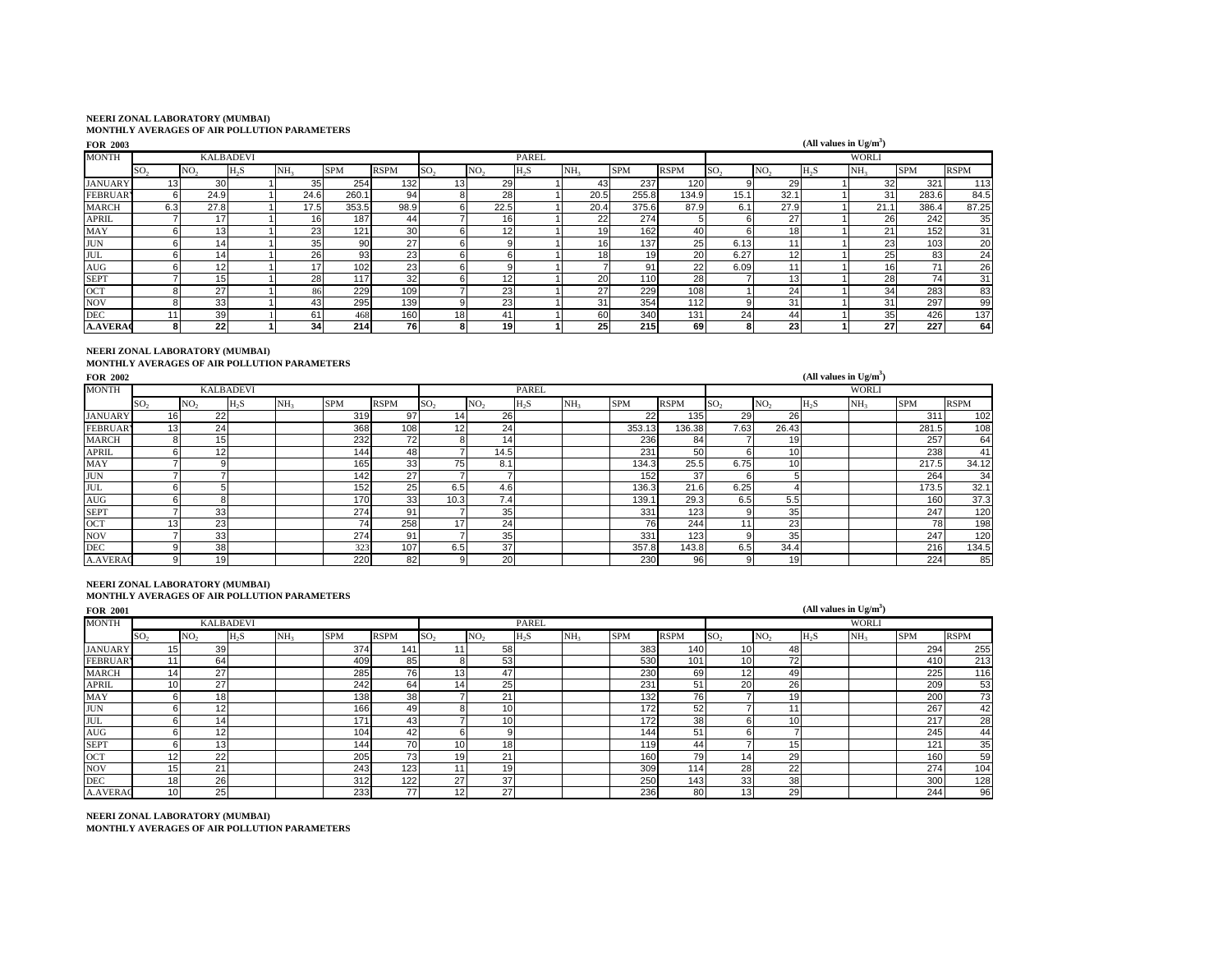| <b>FOR 2000</b> |                 |                 |                  |                 |            |             |                 |                 |              |                 |            |                 |     |                 | (All values in $Ug/m^3$ ) |                 |            |             |
|-----------------|-----------------|-----------------|------------------|-----------------|------------|-------------|-----------------|-----------------|--------------|-----------------|------------|-----------------|-----|-----------------|---------------------------|-----------------|------------|-------------|
| <b>MONTH</b>    |                 |                 | <b>KALBADEVI</b> |                 |            |             |                 |                 | <b>PAREL</b> |                 |            |                 |     |                 |                           | <b>BANDRA</b>   |            |             |
|                 | SO <sub>2</sub> | NO <sub>2</sub> | $H_2S$           | NH <sub>2</sub> | <b>SPM</b> | <b>RSPM</b> | SO <sub>2</sub> | NO <sub>2</sub> | $H_2S$       | NH <sub>3</sub> | <b>SPM</b> | <b>RSPM</b>     | SO, | NO <sub>2</sub> | $H_{2}S$                  | NH <sub>2</sub> | <b>SPM</b> | <b>RSPM</b> |
| <b>JANUARY</b>  | 14 <sup>1</sup> | 60              |                  | 39 <sub>l</sub> | 355        | 136         | 20              | 57              |              | 127             | 397        | 106             | 14  | 43              |                           | 58              | 356        | 126         |
| <b>FEBRUAR</b>  | 9               | 67              |                  | 18              | 344        | 99          | 18 <sub>1</sub> | 48              |              | 44              | 411        | 122             | 10  | 30 <sup>1</sup> |                           | 45              | 243        | 125         |
| <b>MARCH</b>    | 12              | 52              |                  | 97              | 305        | 101         | 24              | 75              |              | 76              | 398        | 91              | 16  | 26              | 17                        | 70              | 267        | 159         |
| <b>APRIL</b>    |                 | 30              |                  | 45              | 219        | 60          | 10 <sub>1</sub> | 22              |              | 40              | 220        | 58              |     | 32              |                           | 25              | 194        | 148         |
| MAY             |                 | 32              |                  | 57              | 155        | 38          |                 | 161             |              | 37              | 161        | 51              |     | 10              |                           | 53              | 114        | 57          |
| <b>JUN</b>      |                 | 10 <sub>1</sub> |                  | 56              | 210        | 70          |                 | <sub>16</sub>   |              | 22              | 162        | 54              |     |                 |                           | 28              | 57         | 91          |
| <b>JUL</b>      |                 | 17              |                  | 31              | 122        | 62          |                 | 9               |              | 17              | 167        | 72              |     |                 |                           | 181             | 178        | 113         |
| <b>AUG</b>      | 61              | 15 <sub>1</sub> |                  | 21              | 176        | 56          |                 | 10              |              | 30 <sub>l</sub> | 76         | 90 <sup>1</sup> |     |                 |                           | 17 <sub>1</sub> | 127        | 86          |
| <b>SEPT</b>     |                 | 36              |                  | 33              | 217        | 65          |                 | 18 <sup>1</sup> |              | 206             | 185        | 94              | 11  | 16 <sup>1</sup> |                           | 109             | 128        | 113         |
| OCT             | 8               | 36              |                  | 67              | 252        | 54          | 12              | 31              |              | 113             | 238        | 106             | 12  | 25              |                           | 97              | 144        | 100         |
| <b>NOV</b>      |                 | 32              | 24               | 40              | 346        | 113         | 13              | 49              | 45           | 28              | 363        | 179             |     | 42              | 21                        | 24              | 316        | 201         |
| <b>DEC</b>      | 13 <sup>1</sup> | 40              |                  | 18 <sup>1</sup> | 378        | 185         | 12              | 41              |              | 49              | 600        | 182             |     | 37              |                           | 82              | 431        | 258         |
| <b>A.AVERAC</b> | 9               | 36              |                  | 441             | 257        | 87          |                 | 32              |              | 66              | 282        | 100             |     | 24              |                           | 52              | 213        | 131         |

### **NEERI ZONAL LABORATORY (MUMBAI)**

#### **MONTHLY AVERAGES OF AIR POLLUTION PARAMETERS**

| <b>FOR 1999</b> |                 |                 |                  |                 |            |             |                 |                 |                  |                 |            |                  |                  |                 | (All values in $Ug/m^3$ ) |                 |            |             |
|-----------------|-----------------|-----------------|------------------|-----------------|------------|-------------|-----------------|-----------------|------------------|-----------------|------------|------------------|------------------|-----------------|---------------------------|-----------------|------------|-------------|
| MONTH           |                 |                 | <b>KALBADEVI</b> |                 |            |             |                 |                 | <b>PAREL</b>     |                 |            |                  |                  |                 |                           | <b>BANDRA</b>   |            |             |
|                 | SO <sub>2</sub> | NO <sub>2</sub> | H <sub>2</sub> S | NH <sub>2</sub> | <b>SPM</b> | <b>RSPM</b> | SO <sub>2</sub> | NO <sub>2</sub> | H <sub>2</sub> S | NH <sub>2</sub> | <b>SPM</b> | <b>RSPM</b>      | ISO <sub>2</sub> | NO <sub>2</sub> | H <sub>2</sub> S          | NH <sub>3</sub> | <b>SPM</b> | <b>RSPM</b> |
| <b>JANUARY</b>  | 231             | 37              |                  | 42              | 387        | 123         | 39              | 25              |                  | 57              | 321        | 136              | 35               | 24              |                           | 29              | 278        | 173         |
| <b>FEBRUAR</b>  | 33              | 24              |                  | 15              | 367        | 128         | 29              | 24              |                  | 40              | 314        | 153              | 19               | 23              |                           | 34              | 326        | 161         |
| <b>MARCH</b>    | 13 <sub>1</sub> | 25              |                  | 95              | 294        | 80          | 18              | 50              |                  | 71              | 458        | 107              |                  | 12              |                           | 49              | 159        | 127         |
| <b>APRIL</b>    |                 | 20 <sup>1</sup> |                  | 77              | 228        | 75          | b               | 19              |                  | 43              | 298        | 99               |                  | 9               |                           | 34              | 91         | 91          |
| <b>MAY</b>      |                 | 13              |                  | 43              | 270        | 85          | 15              | 62              |                  | 48              | 181        | 61               |                  | 12              |                           | 27              | 159        | 117         |
| <b>JUNE</b>     |                 | 21              |                  | 28              | 234        | 91          | 43              | 39              |                  | 61              | 289        | 75               | 6                | 62              |                           | 36              | 170        | 120         |
| <b>JULY</b>     |                 | 39              |                  |                 | 183        | 79          | 16              | 44              |                  | 3 <sup>1</sup>  | 183        | 89               | 10               | 45              |                           | 31              | 164        | 171         |
| <b>AUGUST</b>   |                 | 30 <sup>1</sup> |                  | 27              | 257        | 164         | 141             | 39              |                  | 23              | 130        | 36               |                  | 18              |                           | 16              | 70         | 329         |
| <b>SEPTEMBE</b> |                 | 32              |                  | 26              | 416        | 52          | 16              | 26              |                  | 40              | 124        | 63               | 'n               | 12              |                           | 45              | 53         | 107         |
| <b>OCTOBER</b>  | 15              | 57              |                  |                 | 268        | 82          | 25              | 38              |                  | 52              | 240        | 117              | 23               | 34              |                           | 28              | 1141       | 99          |
| <b>NOVEMBE</b>  | 22              | 50              |                  | 89              | 338        | 101         | 25              | 52              |                  | 41              | 350        | 163              | 25               | 41              |                           | 50              | 286        | 150         |
| <b>DECEMBE</b>  | 22              | 58              |                  | 63              | 318        | 115         | 26              | 55              |                  | 135             | 343        | 135 <sub>1</sub> | 25               | 38 <sup>l</sup> |                           | 53              | 362        | 146         |
| <b>A.AVERAC</b> | 14              | 34              |                  | 44              | 297        | 98          | 23              | 39              |                  | 54              | 269        | 103              | 15               | 28              |                           | 36              | 186        | 149         |

# **NEERI ZONAL LABORATORY (MUMBAI) MONTHLY AVERAGES OF AIR POLLUTION PARAMETERS**

| <b>FOR 1998</b> |                 |                  |        |                 |            |                 |                 |                 |                  |                 |            |             |                 |                 | (All values in $Ug/m^3$ ) |                 |            |             |
|-----------------|-----------------|------------------|--------|-----------------|------------|-----------------|-----------------|-----------------|------------------|-----------------|------------|-------------|-----------------|-----------------|---------------------------|-----------------|------------|-------------|
| <b>MONTH</b>    |                 | <b>KALBADEVI</b> |        |                 |            |                 |                 |                 | PAREL            |                 |            |             |                 |                 |                           | <b>BANDRA</b>   |            |             |
|                 | SO <sub>2</sub> | NO <sub>2</sub>  | $H_2S$ | NH <sub>3</sub> | <b>SPM</b> | <b>RSPM</b>     | SO <sub>2</sub> | NO <sub>2</sub> | H <sub>2</sub> S | NH <sub>3</sub> | <b>SPM</b> | <b>RSPM</b> | SO <sub>2</sub> | NO <sub>2</sub> | $H_2S$                    | NH <sub>3</sub> | <b>SPM</b> | <b>RSPM</b> |
| <b>JANUARY</b>  | 60              | 55               |        | 186             | 382        | 416             | 52              | 43              |                  | 162             | 316        | 218         | 46              | 25              |                           | 92              | 218        | 193         |
| <b>FEBRUARY</b> | 37              | 62               |        | 98              | 381        | 393             | 31              | 30              |                  | 60              | 292        | 158         | 29              | 24              |                           | 95              | 266        | 100         |
| <b>MARCH</b>    |                 | 25               |        |                 | 316        |                 |                 | 28              |                  | 66              | 243        | 188         | 18              | 18              |                           | 69              | 208        | 124         |
| <b>APRIL</b>    | 19              | 28               |        | 25              | 272        | 303             |                 | 18              |                  | 29              | 230        | 96          | o               |                 |                           | 28              | 193        | 78          |
| <b>MAY</b>      |                 | 20               |        |                 | 278        | 64              |                 | 18              |                  |                 | 202        | 70          |                 |                 |                           | 171             | 289        | 77          |
| <b>JUNE</b>     |                 | 12               |        | 43              | 245        | 57              |                 |                 |                  | 67              | 223        | 73          |                 |                 |                           | 76              | 224        | 196         |
| <b>JULY</b>     |                 | 19               | 10     | 32              | 256        | 86              |                 | 20              |                  | 74              | 246        | 82          |                 |                 | ה ו                       | 40              | 302        | 126         |
| <b>AUGUST</b>   |                 | 23               |        | 15              | 207        | 56              |                 | 23              |                  | 15              | 164        | 91          |                 | 10              |                           | 81              | 111        | 92          |
| <b>SEPTEMBE</b> |                 | 37               |        | 36              | 193        | 90 <sup>1</sup> |                 | 14              |                  | 73 <sub>1</sub> | 146        | 124         | 8               | 14              |                           | 48              | 137        | 111         |
| <b>OCTOBER</b>  |                 | 22               |        | 72              | 176        | 78              | 28              | 24              |                  | 54              | 204        | 142         | 12              | 16              |                           | 38              | 150        | 123         |
| <b>NOVEMBE</b>  | 19              | 32               |        | 42              | 231        | 86              | 37              | 44              |                  | 110             | 229        | 159         | 27              | 30              |                           | 68              | 145        | 163         |
| <b>DECEMBE</b>  | 36              | 34               |        | 58              | 344        | 80              | 40              | 43              |                  | 264             | 343        | 159         | 32              | 27              |                           | 68              | 300        | 163         |
| <b>A.AVERAC</b> | 19              | 31               |        | 57              | 273        | 155             | 23              | 26              |                  | 82              | 237        | 130         | 17              | 16              |                           | 54              | 212        | 129         |

**NEERI ZONAL LABORATORY (MUMBAI)**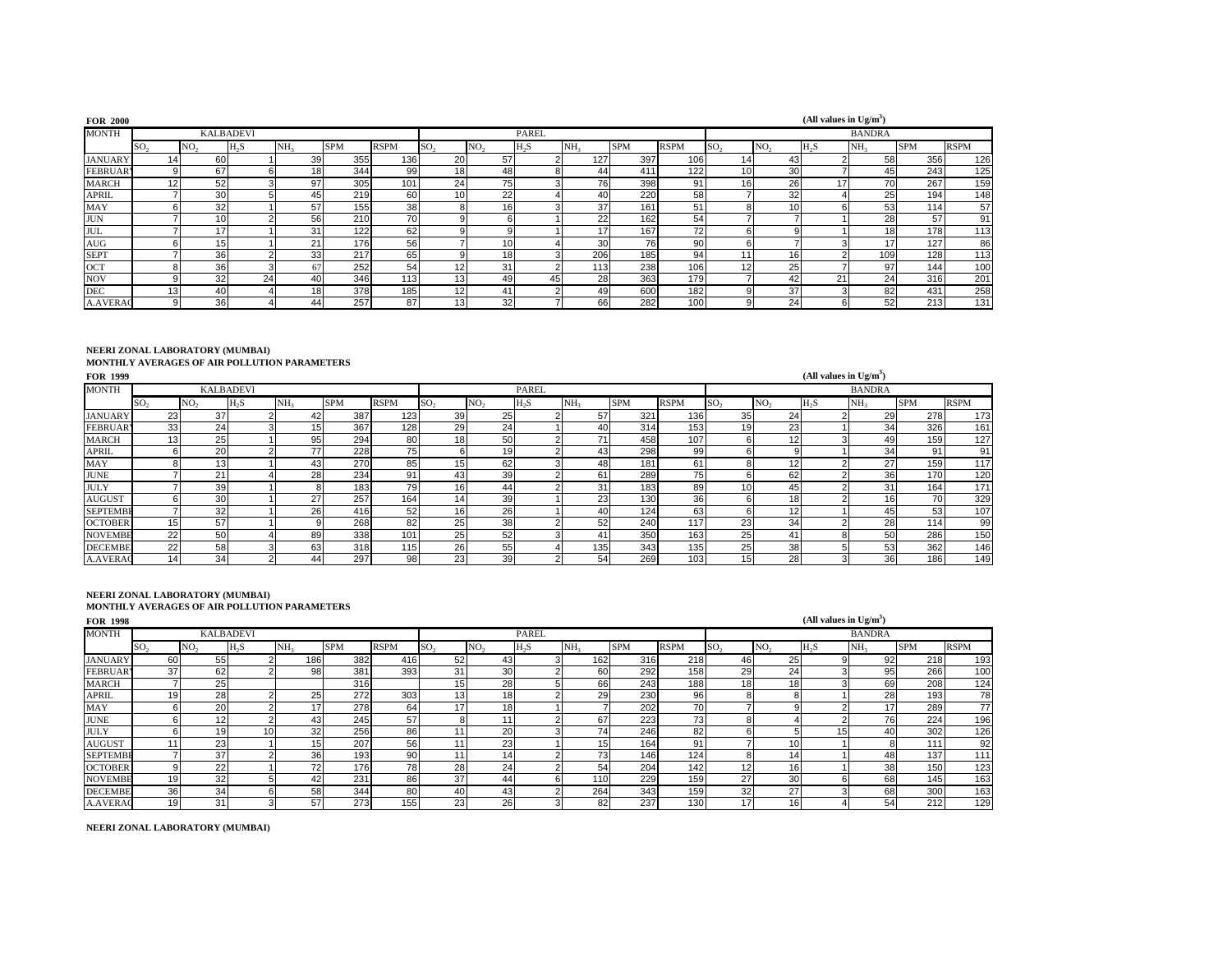#### **MONTHLY AVERAGES OF AIR POLLUTION PARAMETERS**

| <b>FOR 1997</b> |                 |                 |                  |                 |            |             |                 |                 |                  |                 |            |      |                 |                 | (All values in $Ug/m3$ ) |               |            |             |
|-----------------|-----------------|-----------------|------------------|-----------------|------------|-------------|-----------------|-----------------|------------------|-----------------|------------|------|-----------------|-----------------|--------------------------|---------------|------------|-------------|
| <b>MONTH</b>    |                 |                 | <b>KALBADEVI</b> |                 |            |             |                 |                 | <b>PAREL</b>     |                 |            |      |                 |                 |                          | <b>BANDRA</b> |            |             |
|                 | SO.             | NO.             | H <sub>2</sub> S | NH <sub>2</sub> | <b>SPM</b> | <b>RSPM</b> | SO <sub>2</sub> | NO <sub>2</sub> | H <sub>3</sub> S | NH <sub>2</sub> | <b>SPM</b> | RSPM | SO <sub>2</sub> | NO.             | H <sub>2</sub> S         | NH,           | <b>SPM</b> | <b>RSPM</b> |
| <b>JANUARY</b>  | 37              | 77              |                  | 44              | 335        | 131         | 28              | 60              |                  | 159             | 281        | 189  | 34              | 31              | 16                       | 102           | 299        | 176         |
| <b>FEBRUAR</b>  | 28              | 45              |                  | 89              | 431        | 210         | 57              | 61              |                  | 83              | 401        | 208  | 34              | 25              |                          | 75            | 384        | 176         |
| <b>MARCH</b>    | 17              | 37              |                  | 43              | 407        | 170         | 31              | 37              |                  | 60              | 307        | 200  | 16              | 25              |                          | 27            | 287        | 121         |
| <b>APRIL</b>    |                 | 19              |                  | 42              | 235        | 120         | 52              | 27              |                  | 56              | 246        | 117  | 36              | 17              |                          | 59            | 249        | 137         |
| MAY             | 12              | 23              |                  | 85              | 247        | 144         | 19              | 22              |                  | 31              | 188        | 103  | 10              | 24              |                          | 110           | 319        | 71          |
| <b>JUNE</b>     |                 | 21              |                  | 31              | 166        | 159         | 13              | 30              |                  | 27              | 182        | 99   |                 | 42              |                          | 23            | 548        | 115         |
| <b>JULY</b>     |                 | 48              |                  | 44              | 303        | 159         | 26              | 49              |                  | 60              | 211        | 131  |                 | 77              |                          | 36            | 617        | 105         |
| <b>AUGUST</b>   | 14 <sub>1</sub> | 58              |                  | 55              | 472        | 175         | 15              | 8               |                  | 26              | 185        | 93   |                 | 18              |                          | 20            | 311        | 172         |
| <b>SEPTEMBI</b> | 6               | 18 <sub>l</sub> |                  | 141             | 333        | 158         | 16              | 36              |                  |                 | 231        | 76   | 17              | 49              |                          |               | 462        | 169         |
| <b>OCTOBER</b>  | 20              | 34              |                  | 106             | 313        | 302         | 43              | 31              |                  | 116             | 267        | 171  | 25 <sub>1</sub> | 18 <sub>1</sub> | 33                       | 82            | 209        | 197         |
| <b>NOVEMBE</b>  | 39              | 22              |                  | 112             | 299        | 252         | 57              | 41              |                  | 129             | 189        | 135  | 39              | 22              | 14                       | 74            | 203        | 297         |
| <b>DECEMBE</b>  | 34              | 38              |                  | 118             | 322        | 260         | 80              | 36              |                  | 89              | 268        | 176  | 36              | 28              | 'n                       | 51            | 251        | 285         |
| <b>A.AVERAC</b> |                 | 37              |                  | 65              | 322        | 187         | 36              | 37              |                  | 70              | 246        | 142  | 22              | 31              |                          | 56            | 345        | 168         |

#### **NEERI ZONAL LABORATORY (MUMBAI)**

**MONTHLY AVERAGES OF AIR POLLUTION PARAMETERS** 

| <b>FOR 1996</b> |                 |                 |                  |                 |            |             |                 |                 |              |                         |            |             |                 |                 | (All values in $Ug/m^3$ ) |                 |            |                 |
|-----------------|-----------------|-----------------|------------------|-----------------|------------|-------------|-----------------|-----------------|--------------|-------------------------|------------|-------------|-----------------|-----------------|---------------------------|-----------------|------------|-----------------|
| <b>MONTH</b>    |                 |                 | <b>KALBADEVI</b> |                 |            |             |                 |                 | <b>PAREL</b> |                         |            |             |                 |                 |                           | <b>BANDRA</b>   |            |                 |
|                 | SO <sub>2</sub> | NO <sub>2</sub> | $H_2S$           | NH <sub>3</sub> | <b>SPM</b> | <b>RSPM</b> | SO <sub>2</sub> | NO <sub>2</sub> | $H_2S$       | NH <sub>3</sub>         | <b>SPM</b> | <b>RSPM</b> | SO <sub>2</sub> | NO <sub>2</sub> | $H_2S$                    | NH <sub>3</sub> | <b>SPM</b> | <b>RSPM</b>     |
| <b>JANUARY</b>  | 38              | 62              |                  |                 | 269        | 120         | 36              |                 |              | 177                     | 364        | 209         | 21              | 32              |                           | 96              | 298        | 166             |
| <b>FEBRUAR</b>  | 59              | 85              |                  | 70              | 269        | 103         | 34              |                 |              | 65                      | 364        | 177         | 20              | 25              |                           | 101             | 298        | 131             |
| <b>MARCH</b>    | 10              | 31              |                  | 57              | 243        | 125         | 18              | 46              |              | 85                      | 295        | 159         | 13              | 26              |                           | 58              | 211        | 128             |
| <b>APRIL</b>    |                 | 3               |                  | 66              | 199        | 81          | 16              |                 |              | 37                      | 244        | 123         | 10              | 13 <sup>1</sup> |                           | 19              | 162        | 99              |
| MAY             |                 |                 |                  | 53              | 171        | 53          | 18              | 161             |              | 20                      | 191        | 104         |                 |                 |                           | 16              | 146        | 94              |
| <b>JUNE</b>     |                 | 34              |                  |                 | 161        | 75          | 27              |                 |              | 45                      | 220        | 58          |                 |                 |                           | 24              | 138        | 93              |
| <b>JULY</b>     |                 | 46              |                  | 43.             | 139        | 71          |                 | $\overline{2}$  |              | $\overline{\mathbf{a}}$ | 192        | 99          |                 |                 |                           | 21              | 138        | 115             |
| <b>AUGUST</b>   |                 | 461             |                  | 44              | 141        | 78          |                 |                 |              |                         | 188        | 123         |                 |                 |                           |                 | 132        | 79              |
| <b>SEPTEMBE</b> |                 | 98              |                  | 26              | 139        | 88          | 19              | 19              |              | 36                      | 159        | 91          |                 | 19              |                           | 31              | 120        | 65              |
| <b>OCTOBER</b>  | 20              | 84              |                  | 681             | 190        | 81          |                 | $\gamma$        |              | 110                     | 206        | 122         | 18              | 25              |                           |                 | 189        | 74 <sub>1</sub> |
| <b>NOVEMBE</b>  | 10              | 73              |                  | 124             | 200        | 91          | 38              |                 |              | 293                     | 223        | 178         | 18              | 29              |                           | 63              | 203        | 135             |
| <b>DECEMBE</b>  | 33              | 46              |                  | 18              | 212        | 117         | 37              | 67              |              | 167                     | 287        | 174         | 23              | 51              |                           | 71              | 315        | 151             |
| <b>A.AVERAC</b> | 18              | 54              |                  | 77              | 194        | 90          | 25              | 32              |              | 90                      | 244        | 135         | 13              | 21              |                           |                 | 196        | 111             |

| .               |                 |                 |                  |                          |            |             |                 |                 |              |                 |     |             |                 |                 | (All values in $Ug/m^3$ ) |                 |            |             |
|-----------------|-----------------|-----------------|------------------|--------------------------|------------|-------------|-----------------|-----------------|--------------|-----------------|-----|-------------|-----------------|-----------------|---------------------------|-----------------|------------|-------------|
| <b>MONTH</b>    |                 |                 | <b>KALBADEVI</b> |                          |            |             |                 |                 | <b>PAREL</b> |                 |     |             |                 |                 |                           | <b>BANDRA</b>   |            |             |
|                 | SO <sub>2</sub> | NO <sub>2</sub> | $H_2S$           | NH <sub>3</sub>          | <b>SPM</b> | <b>RSPM</b> | SO <sub>2</sub> | NO <sub>2</sub> | $H_2S$       | NH <sub>3</sub> | SPM | <b>RSPM</b> | SO <sub>2</sub> | NO <sub>2</sub> | H <sub>2</sub> S          | NH <sub>3</sub> | <b>SPM</b> | <b>RSPM</b> |
| <b>JANUARY</b>  | 58              | 31              |                  | 49                       | 217        | 61          | 58              | 31              |              | 120             | 281 | 183         | 63              | 37              |                           | 73              | 298        | 157         |
| <b>FEBRUAR</b>  | 34              | 35              |                  | 121                      | 308        | 122         | 60              |                 |              | 162             | 314 | 135         | 24              | 28              |                           | 163             | 238        | 111         |
| <b>MARCH</b>    |                 | 38              |                  | 66                       | 149        | 137         | 27              | 20              |              | 53              | 252 | 62          | 12              | 29              |                           | 79              | 217        | 63          |
| <b>APRIL</b>    |                 | 64              |                  | 64                       | 373        | 110         | 30              | 52              |              | 51              | 295 | 220         |                 | 16              |                           | 67              | 247        | 81          |
| MAY             |                 | 43              |                  | 92                       | 205        | 72          | 27              | $\mathbf{r}$    |              | 78              | 261 | 112         |                 |                 |                           | 39              | 164        | 77          |
| <b>JUNE</b>     |                 |                 |                  | 81                       | 138        | 66          |                 |                 |              | 53              | 175 | 87          | 17              |                 |                           | 54              | 214        | 51          |
| <b>JULY</b>     | $\sim$<br>z.    | 18              |                  | 28                       | 195        | 133         |                 | $\sim$          |              |                 | 239 | 236         | 23              |                 |                           | 7               | 278        | 121         |
| <b>AUGUST</b>   |                 |                 |                  | 32                       | 185        | 92          | 39              |                 |              | 38              | 216 | 111         | 14              | 10              |                           | 461             | 218        | 52          |
| <b>SEPTEMBE</b> | 41              | 45              |                  | 38                       | 317        | 74          | 47              | 21              |              | 168             | 177 | 103         | 27              | 14              |                           | 264             | 173        | 73          |
| <b>OCTOBER</b>  | 69              | 54              |                  | 94                       | 159        | 70          | 49              | 61              |              | 160             | 320 | 126         | 48              | 23              |                           | 67              | 232        | 119         |
| <b>NOVEMBE</b>  | 18              | 57              |                  | 105                      | 252        | 71          | 28              | 84              |              | 170             | 323 | 181         | 19              | 55              |                           | 49              | 264        | 170         |
| <b>DECEMBE</b>  | 25              | 109             |                  | 98                       | 307        | 98          | 53              | 48              |              | 150             | 401 | 242         | 50              | 33              |                           | 72              | 303        | 256         |
| <b>A.AVERAC</b> | 26              | 43              |                  | $\overline{\phantom{a}}$ | 234        | 92          |                 | 36              |              | 101             | 271 | 150         | 26              | 23              |                           | 83              | 237        | 111         |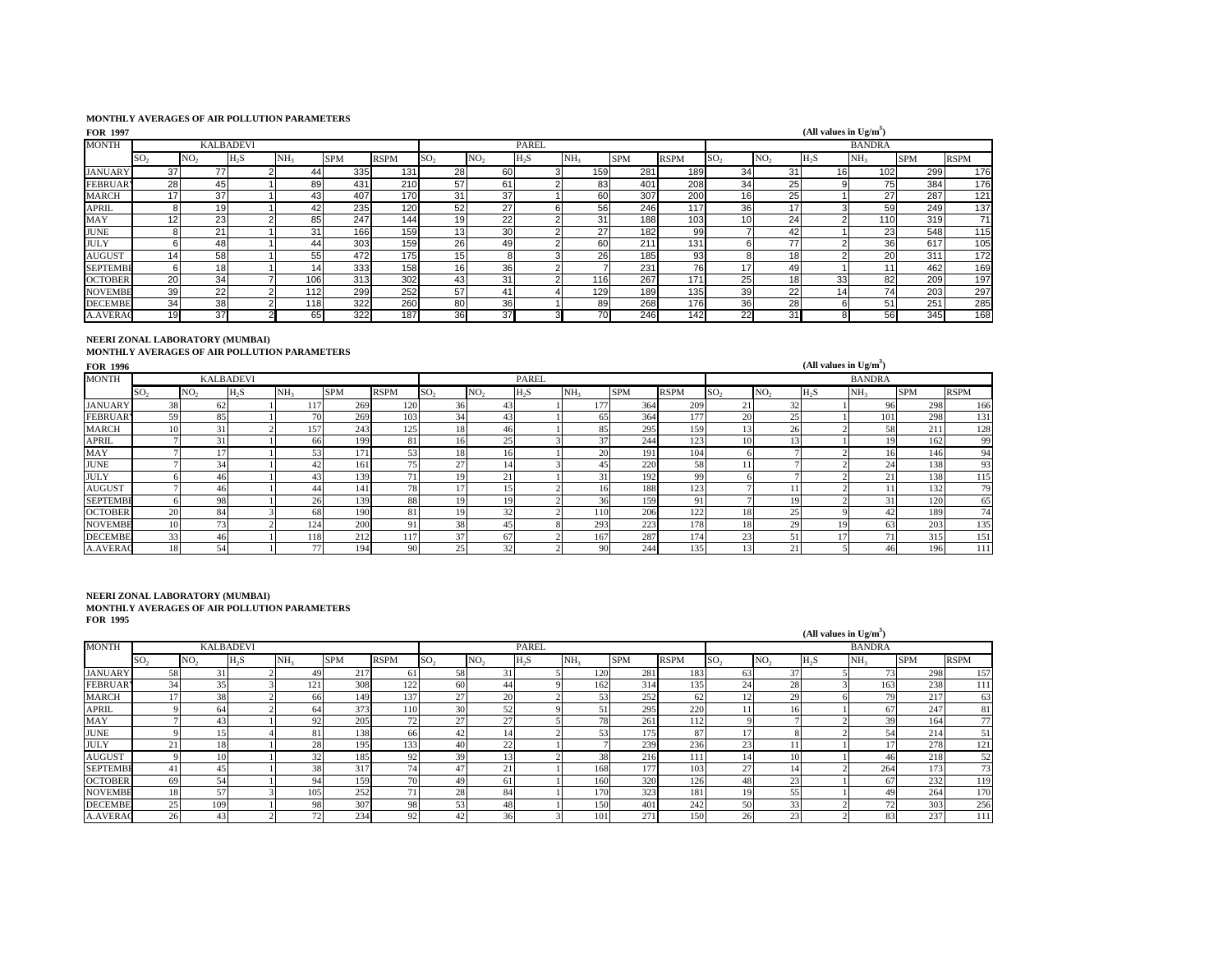|                 |                 |                 |                  |                 |            |                 |                 |                 |              |                 |            |             |                 |                 | (All values in $Ug/m^3$ ) |                 |            |             |
|-----------------|-----------------|-----------------|------------------|-----------------|------------|-----------------|-----------------|-----------------|--------------|-----------------|------------|-------------|-----------------|-----------------|---------------------------|-----------------|------------|-------------|
| <b>MONTH</b>    |                 |                 | <b>KALBADEVI</b> |                 |            |                 |                 |                 | <b>PAREL</b> |                 |            |             |                 |                 |                           | <b>BANDRA</b>   |            |             |
|                 | SO <sub>2</sub> | NO <sub>2</sub> | $H_2S$           | NH <sub>3</sub> | <b>SPM</b> | <b>RSPM</b>     | SO <sub>2</sub> | NO <sub>2</sub> | $H_2S$       | NH <sub>3</sub> | <b>SPM</b> | <b>RSPM</b> | SO <sub>2</sub> | NO <sub>2</sub> | $H_2S$                    | NH <sub>3</sub> | <b>SPM</b> | <b>RSPM</b> |
| <b>JANUARY</b>  |                 |                 |                  |                 |            |                 | 78              | 72              |              | 283             | 302        | 378         |                 |                 |                           |                 |            |             |
| <b>FEBRUAR</b>  | 39              | 40              |                  | 140             | 278        | 132             | 34              | 44              |              | 121             | 322        | 335         |                 |                 |                           |                 |            |             |
| <b>MARCH</b>    | 36              | 42              |                  | 249             | 121        | 76              | 53              | 70              |              | 100             | 327        | 438         |                 |                 |                           |                 |            |             |
| <b>APRIL</b>    | 12              | 22              |                  | 87              | 198        | 191             |                 | 45              |              | 109             | 287        | 303         |                 |                 |                           |                 |            |             |
| MAY             |                 | 20              |                  |                 | 211        | 72              | 16              | 33              |              | 60              | 238        | 104         |                 |                 |                           | 47              | 138        | 57          |
| <b>JUNE</b>     |                 |                 |                  | 64              | 136        | 73 <sub>1</sub> | 34              | 70              |              | 90              | 361        | 84          |                 |                 |                           | 34              | 164        | 93          |
| <b>JULY</b>     |                 | 33              |                  |                 | 144        | 37              | 33              | 49              |              | 40              | 211        | 73          |                 |                 |                           |                 |            |             |
| <b>AUGUST</b>   | 10              | 50              |                  | 50              | 166        | 61              | 30              | 37              |              | 33 <sub>1</sub> | 193        | 37          |                 |                 |                           |                 |            |             |
| <b>SEPTEMBE</b> | 61              | 40              |                  | 25              | 243        | 87              | $\sim$<br>22    | 57              |              | 700             | 199        | 34          |                 |                 |                           |                 |            |             |
| <b>OCTOBER</b>  |                 | 58              |                  |                 | 330        | 94              | 25              | 63              |              | 196             | 226        | 176         | 34              | 40              |                           | 146             | 155        | 125         |
| <b>NOVEMBE</b>  | 38              | 33              |                  | 29              | 202        | 130             |                 | 32              |              | 178             | 279        | 180         | 59              | 33              | 18                        | 91              | 260        | 156         |
| <b>DECEMBE</b>  | 54              | 47              |                  | 15              | 347        | 120             | 78              | 461             |              | 492             | 313        | 183         | 86              | 39              | 42                        | 159             | 265        | 178         |
| <b>A.AVERAC</b> | 20              | 36              |                  |                 | 216        | 98              |                 | 52              |              | 200             | 272        | 194         | 39              | 25              | 15                        | 95              | 196        | 122         |

**NEERI ZONAL LABORATORY (MUMBAI) MONTHLY AVERAGES OF AIR POLLUTION PARAMETERS FOR 1993**

|                 |                 |                 |                  |                 |            |             |                 |                 | (All values in $Ug/m^3$ ) |                 |            |             |
|-----------------|-----------------|-----------------|------------------|-----------------|------------|-------------|-----------------|-----------------|---------------------------|-----------------|------------|-------------|
| <b>MONTH</b>    |                 |                 | <b>KALBADEVI</b> |                 |            |             |                 |                 | <b>PAREL</b>              |                 |            |             |
|                 | SO <sub>2</sub> | NO <sub>2</sub> | $H_2S$           | NH <sub>2</sub> | <b>SPM</b> | <b>RSPM</b> | SO <sub>2</sub> | NO <sub>2</sub> | H <sub>2</sub> S          | NH <sub>2</sub> | <b>SPM</b> | <b>RSPM</b> |
| <b>JANUARY</b>  | 17              | 37              |                  | 184             | 226        | 127         | 34              | 36              |                           | 163             | 275        | 146         |
| <b>FEBRUARY</b> | 17              | 34              |                  | 93              | 198        | 115         | 23              | 32              |                           | 250             | 266        | 211         |
| <b>MARCH</b>    | 14              | 31              |                  | 147             | 261        | 141         | 20              | 38              |                           | 115             | 240        | 233         |
| <b>APRIL</b>    | q               | 31              |                  | 111             | 293        | 96          | 12              | 25              |                           | 90              | 249        | 131         |
| <b>MAY</b>      |                 | 17              |                  | 65              | 105        | 93          | 14              | 37              |                           | 91              | 180        | 138         |
| <b>JUNE</b>     |                 | 32              |                  | 34              | 252        | 136         | 27              | 24              |                           | 17              | 190        | 214         |
| <b>JULY</b>     |                 | 28              |                  | 35              | 254        | 146         | 14              |                 |                           | 190             | 176        | 161         |
| <b>AUGUST</b>   |                 | 42              |                  | 28              | 152        | 183         | 31              | 13              |                           | 33              | 178        | 270         |
| <b>SEPTEMBE</b> | 6               | 28              |                  | 53              | 192        | 165         | 30              | 48              |                           | 55              | 195        | 176         |
| <b>OCTOBER</b>  | 30              | 39              | ◠                | 199             | 316        | 131         | 30              | 36              |                           | 291             | 185        | 355         |
| <b>NOVEMBE</b>  | 44              | 36              |                  |                 | 287        | 99          | 71 <sub>1</sub> | 43              |                           | 227             | 228        | 336         |
| <b>DECEMBER</b> |                 |                 |                  |                 |            |             | 66              | 49              |                           | 314             | 303        | 440         |
| <b>A.AVERAC</b> | 15              | 32              | n                | 95              | 231        | 130         | 31              | 33              |                           | 153             | 222        | 234         |

| .               |                 |                 |           |                 |            |             |                 |                 |              |                 |            |             |                 |                 |        | (All values in $Ug/m^3$ ) |            |             |
|-----------------|-----------------|-----------------|-----------|-----------------|------------|-------------|-----------------|-----------------|--------------|-----------------|------------|-------------|-----------------|-----------------|--------|---------------------------|------------|-------------|
| <b>MONTH</b>    |                 |                 | KALBADEVI |                 |            |             |                 |                 | <b>PAREL</b> |                 |            |             |                 |                 |        | <b>BANDRA</b>             |            |             |
|                 | SO <sub>2</sub> | NO <sub>2</sub> | $H_2S$    | NH <sub>3</sub> | <b>SPM</b> | <b>RSPM</b> | SO <sub>2</sub> | NO <sub>2</sub> | $H_2S$       | NH <sub>3</sub> | <b>SPM</b> | <b>RSPM</b> | SO <sub>2</sub> | NO <sub>2</sub> | $H_2S$ | NH <sub>3</sub>           | <b>SPM</b> | <b>RSPM</b> |
| <b>JANUARY</b>  |                 |                 |           |                 | 41         | 145         |                 | - 69            |              |                 |            | 174         |                 |                 |        |                           | 530        | 62          |
| <b>FEBRUARY</b> | 18              | -49             |           | 48              | 385        | 102         | 22              |                 |              | 7C              |            | $\Omega$    |                 | 35              |        |                           | 399        | 116         |
| <b>MARCH</b>    | 18              | $\sim$          |           | 38              | 333        |             | 29              | 40              |              | 20<br>٠.        |            | 98          |                 | 41              |        |                           | 582        | 112         |
| <b>APRIL</b>    |                 | 30              |           | 30              | 399        | 63          |                 | --              |              | 38              |            | 54          | $10^{\circ}$    | 35              |        |                           | 467        | 68          |
| MAY             |                 | $\sim$          |           |                 | 341        | ر ر         |                 | $\sim$          |              | $\sim$          |            |             |                 | 18              |        |                           | 270        | 31          |
| <b>JUNE</b>     |                 |                 |           |                 | 255        | 81          |                 | 10              |              | $\Delta$<br>44  |            | 69          |                 |                 |        |                           | 424        | 83          |
| <b>JULY</b>     |                 |                 |           | ∸               | 220        | $^{\circ}$  |                 |                 |              | $\Delta$        |            | m,          |                 |                 |        |                           | 202        | 63          |
| <b>AUGUST</b>   |                 |                 |           | 32              | 114        | 83          |                 |                 |              |                 | 148        | 70          |                 | 30              |        |                           | 481        | 106         |
| <b>SEPTEMBE</b> |                 |                 |           |                 | 137        |             |                 | $\sim$          |              | 50              | 247        |             |                 | 47              |        |                           | 398        | 19          |
| <b>OCTOBER</b>  |                 |                 |           | 231             | 294        | 120         |                 |                 |              | $\sim$          | 200        | 124         |                 | 34              |        |                           | 239        | 117         |